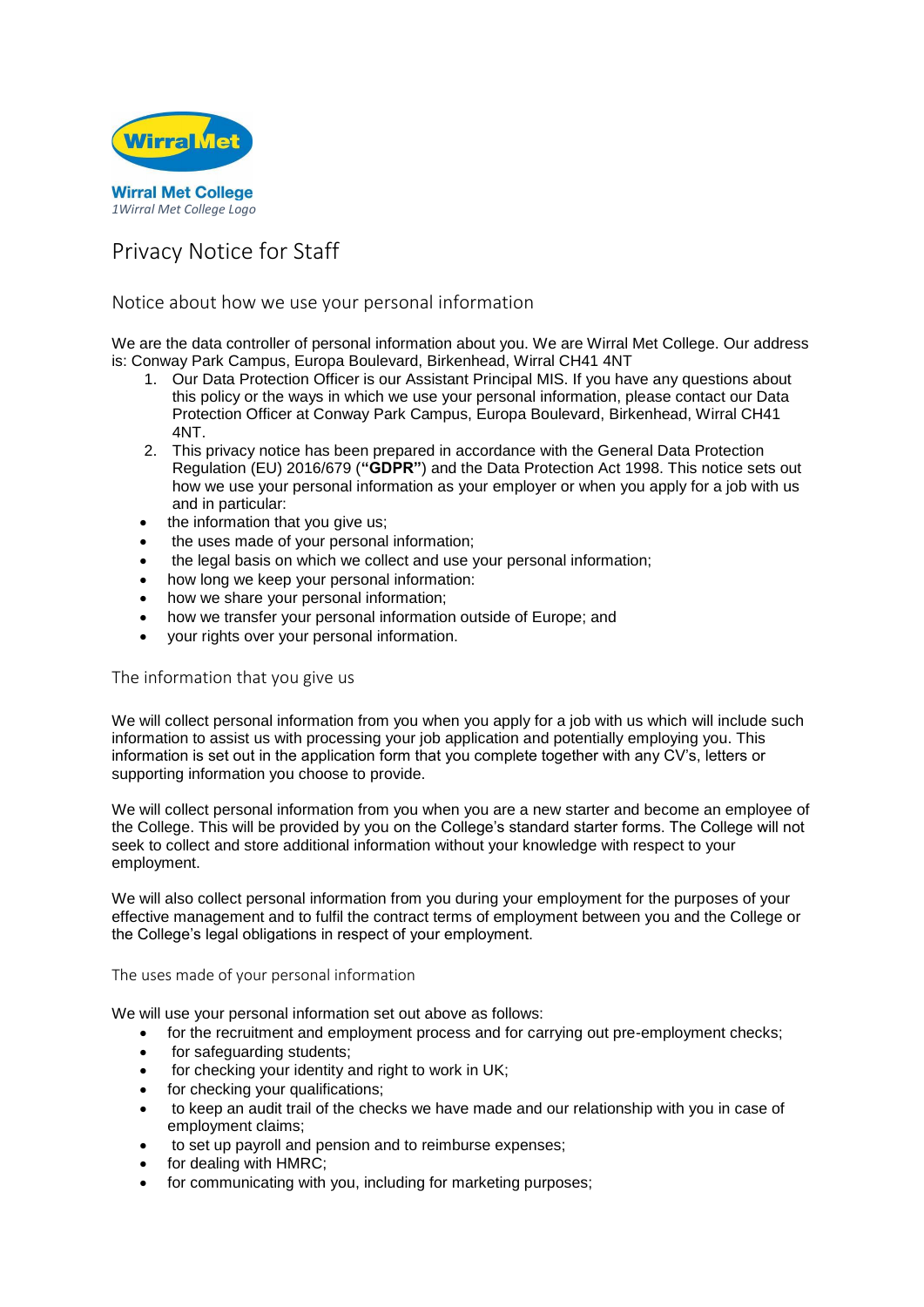- for carrying out our role as your employer or potential employer;
- for compliance where necessary with college contracts for delivery to students. For example, providing names and job titles of staff members supporting particular students;
- for the purposes of providing any references that you may request from us once your employment is about to or has terminated.

We treat your personal information with confidentiality and we do not use it for any other purposes

# The legal basis on which we collect and use your personal information

We collect and use your personal information on the basis that it is necessary for performing our employment contract with you, or it is necessary to take steps before entering into the contract with you. We also collect and use your personal information on the basis that we need to do so in order to comply with our legal obligations.

Where we collect your special category personal information, we do this on the basis that it is necessary for the purposes of carrying out our obligations in the field of employment law. Special categories of personal data are personal data that reveal a person's racial or ethnic origin, political opinions, religions or philosophical beliefs, trade union membership, genetic data (i.e. information about their inherited or acquired genetic characteristics, information about their physical, physiological or behavioural characteristics (such as facial images and fingerprints), physical or mental health, sexual life or sexual orientation and criminal records).

We may also collect your special category personal information in order to process any payments you may wish us to make on your behalf, for example trade union membership fees.

# How long we keep your personal information

We will not keep your personal information for longer than we need it for the purposes we have explained above.

When you apply for a job with us, but your application is unsuccessful, we will keep your personal information for six months.

When you are an employee, we will keep your personal information for as long as you work with us and then after you leave, we will keep your personal information for the duration of your employment, plus six years.

You should note that after this retention period it may not be possible for the College to provide you with a reference.

## How we share your personal information

- 1. We may share the personal information that you give us with the following organisations (or types of organisation) for the following purposes.
	- Organisation / type of organisation:
	- HMRC or other such government body(ies) and the College's Payroll provider
	- Wirral Payroll and Resources
	- Purpose:

.

To process your salary and to comply with legal obligations with regards to processing your salary and any other taxation or legally obliged payment such as court ordered payments or any such legal employment requirement such as gender pay gap analysis.

- Organisation / type of organisation: The College's solicitors, Eversheds Sutherland and Irwin Mitchell
- Purpose:

To obtain advice and deliver instruction with respect to employment legislation in relation to your employment at the College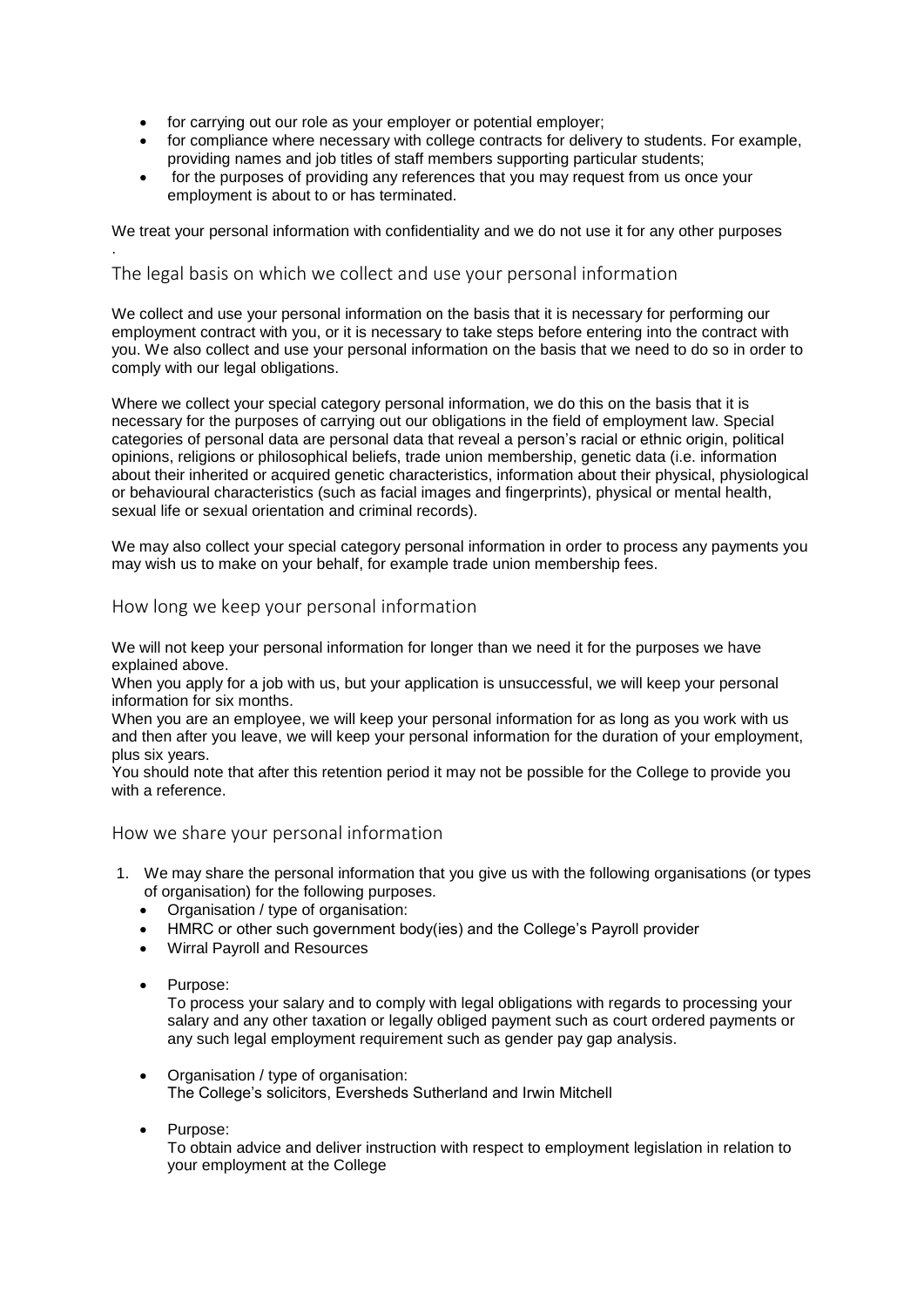- Organisation / type of organisation: The College's auditors, RSM Risk Assurance Services/Any such audit body which would have a right to review payments and employment terms
- Purpose: To audit the College's accounts or audit any claims the College may have made during the course of its operations where such auditors would wish to review payroll/employment data.
- Organisation / type of organisation: Any legal body set up for the purposes of reviewing/vetting rights to employment within the sector where there is a legal obligation upon the College to inform such body of your employment or actions within the College.
- Purpose: To comply with the College's legal obligations with respect to safeguarding of students.
- Organisation / type of organisation: Such bodies as might require information with respect to the College's delivery of contracts/education for students.
- Purpose:

To comply with the College's contractual requirements with respect to its contracts. For example the provision of names of individuals undertaking specific designated work on a College contract including their job titles and such information as reasonably required for the purposes of delivering that contract. We may also share your personal information with third parties who provide services to the College.

- Organisation / type of organisation: The College's Pension providers, Teachers' Pension Scheme and the Local Government Pension Scheme
- Purpose: To provide support and administration of pensions to support our employment contract with you.
- Organisation / type of organisation: The College's Occupational Health provider, Medigold (and other medical advisors) where information is required for the purposes of preparing or obtaining medical information before any required consents to be obtained from you.
- Purpose: To be able to obtain any necessary occupational health and medical advice to support our employment contract with you.
- Organisation / type of organisation: The College's Human Resources Information System (HRIS) provider, Midland HR,
- Purpose: To collect, store, maintain and manage your personal and role information to support our employment contract with you.
- Organisation / type of organisation: Any employment agency you may have contracted with for the purposes of providing services to the College
- Purpose:

The College may at some subsequent date, for example in connection to a finder's fee, have to provide relevant employment information to such agency in connection with your employment.